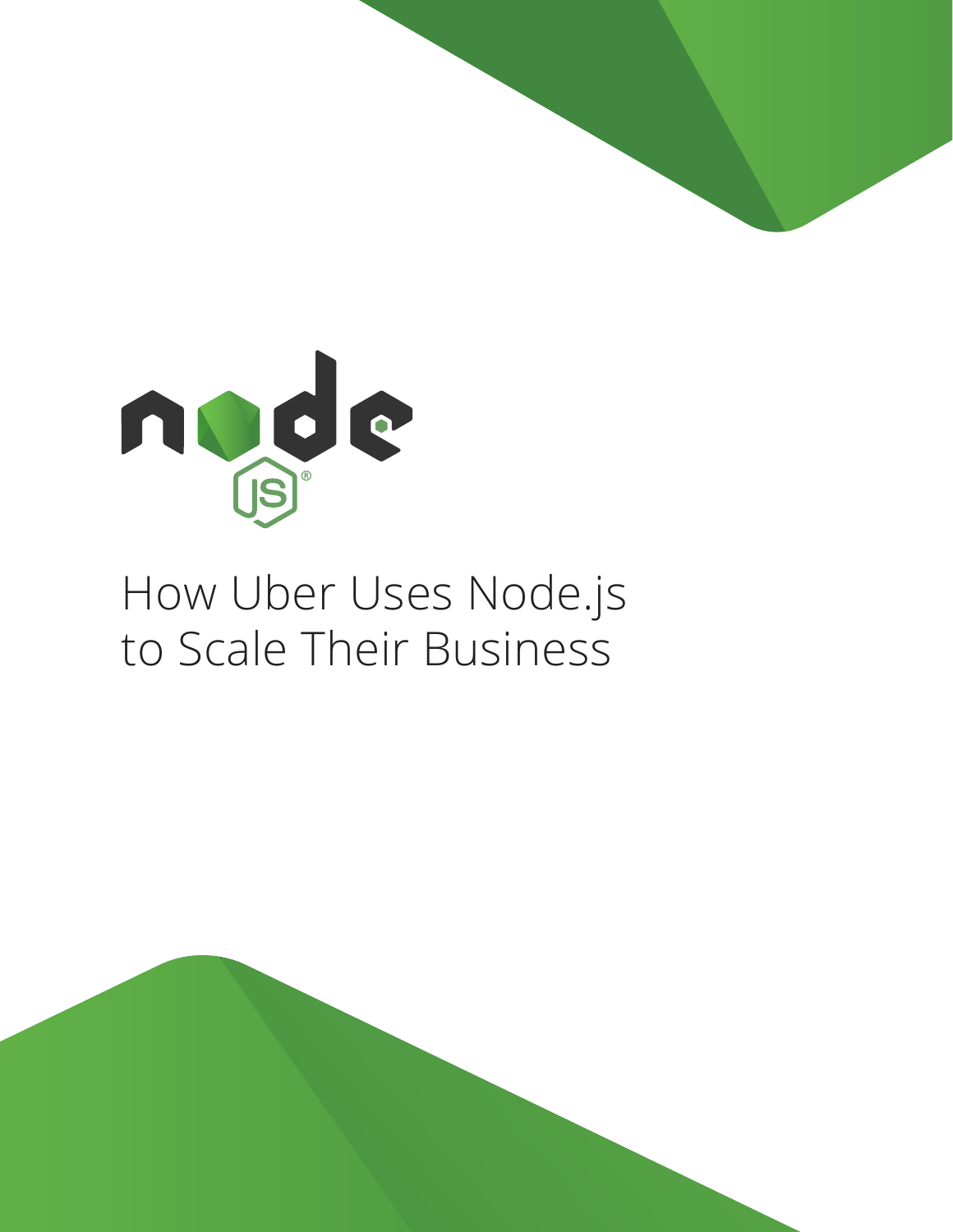

# The ride-sharing platform Uber has an ambitious goal: to make transportation as reliable as running water, everywhere and for everyone.

"You never think: 'I'm going to have to plan out when to get a drink of water or shower,'" said Uber Senior Staff Engineer Matt Ranney. "You just go and get a drink of water or you take a shower when you feel like it, and that is how we want the Uber platform to work as well."

 "You just go and get a drink of water or you take a shower when you feel like it, and that is how we want the Uber platform to work as well."

It took humans a long time to get running water to be an on-demand service in most of the world; the Romans got off to a good start, but then there was an 800-year service interruption. That's not the sort of timeline Uber is looking to follow.

To conquer the considerable challenge of ensuring a reliably excellent experience for its customers and drivers at a quickly-growing scale, Uber has built its massive matching system on Node.js. It's one of the three companies that first put Node.js into full production (Voxer and Joyent being the other two) and credits the open source server-side technology with its ability to keep up with the pace of its massive business demands.

The company is doubling in size just about every six months; Uber now processes many of millions of rides every day, operates in 68 countries across six continents, and has drivers serving riders in more than 300 cities in just five and a half years of operation. Uber needs a system that will keep running no matter what, and that's why its engineers have chosen Node.js.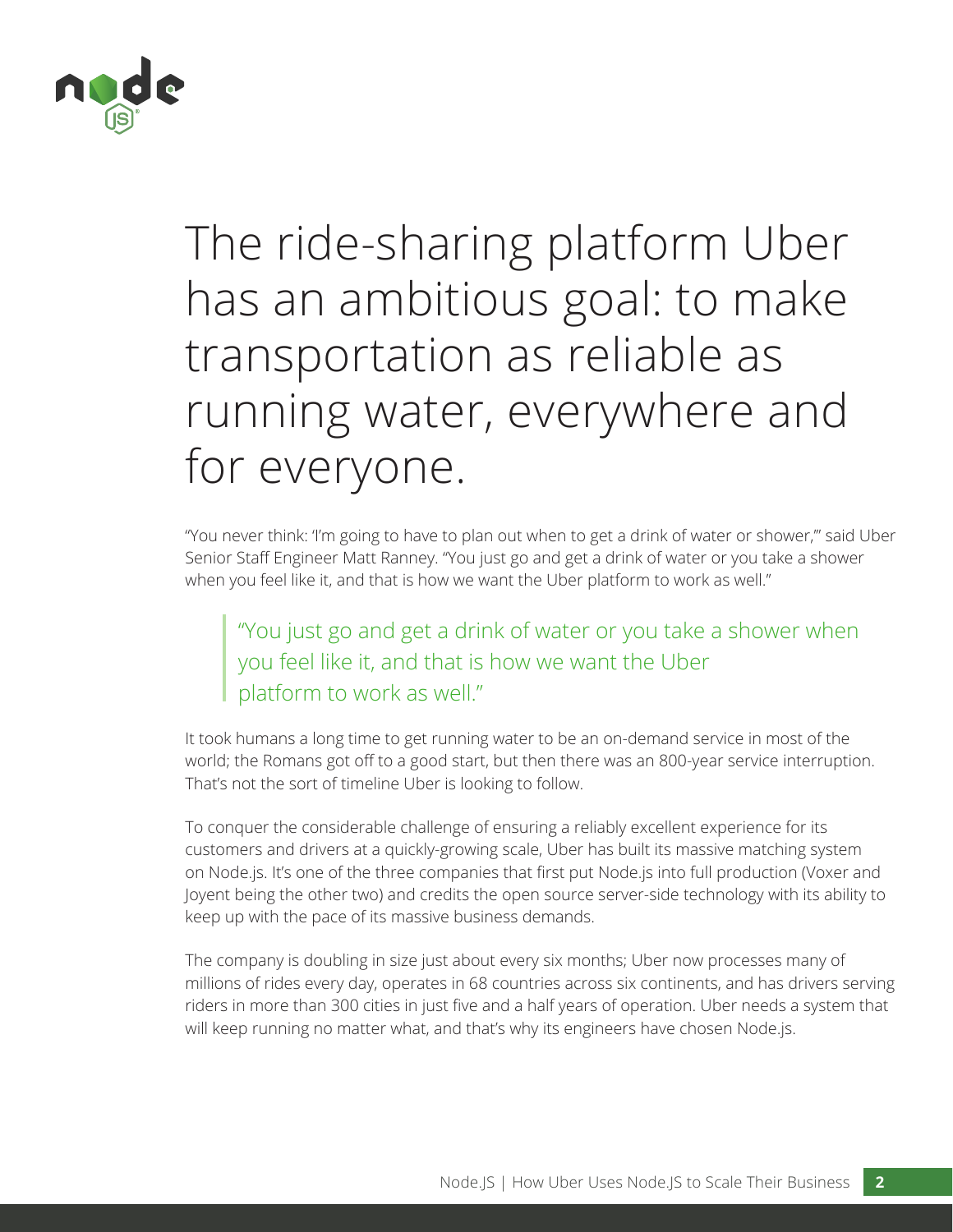

*Uber's operational markets as of April 2015, when they reached 300 cities.*

### Why Node.js?

There are three core strengths that make Node.js a particularly good fit for Uber.

- 1. Node.js handles asynchronous I/O requests with a non-blocking, single-threaded event loop. It is particularly well-suited to distributed systems that make a lot of network requests.
- 2. Node.js and JavaScript in general is excellent for quick iteration; programs can be inspected and errors can be addressed on the fly without requiring a restart, so developers can publish and deploy new code constantly.
- 3. The active open source community continuously optimizes the technology; it gets better, all the time, practically on its own.

## Node.js processes lots of information, quickly

Uber's matching system creates an enormous amount of supply notifications (driver partners) and demand requests (riders). But a ride request doesn't just elect the eventual driver; it pings others on the network throughout the matchmaking process. (Nearest drivers are stored in a geospatial database which is continuously updated by every active driver on the network as they move about the city.) The requests come and go at varying speeds thanks to mobile internet connection speeds, but no request can be treated as a second-class citizen.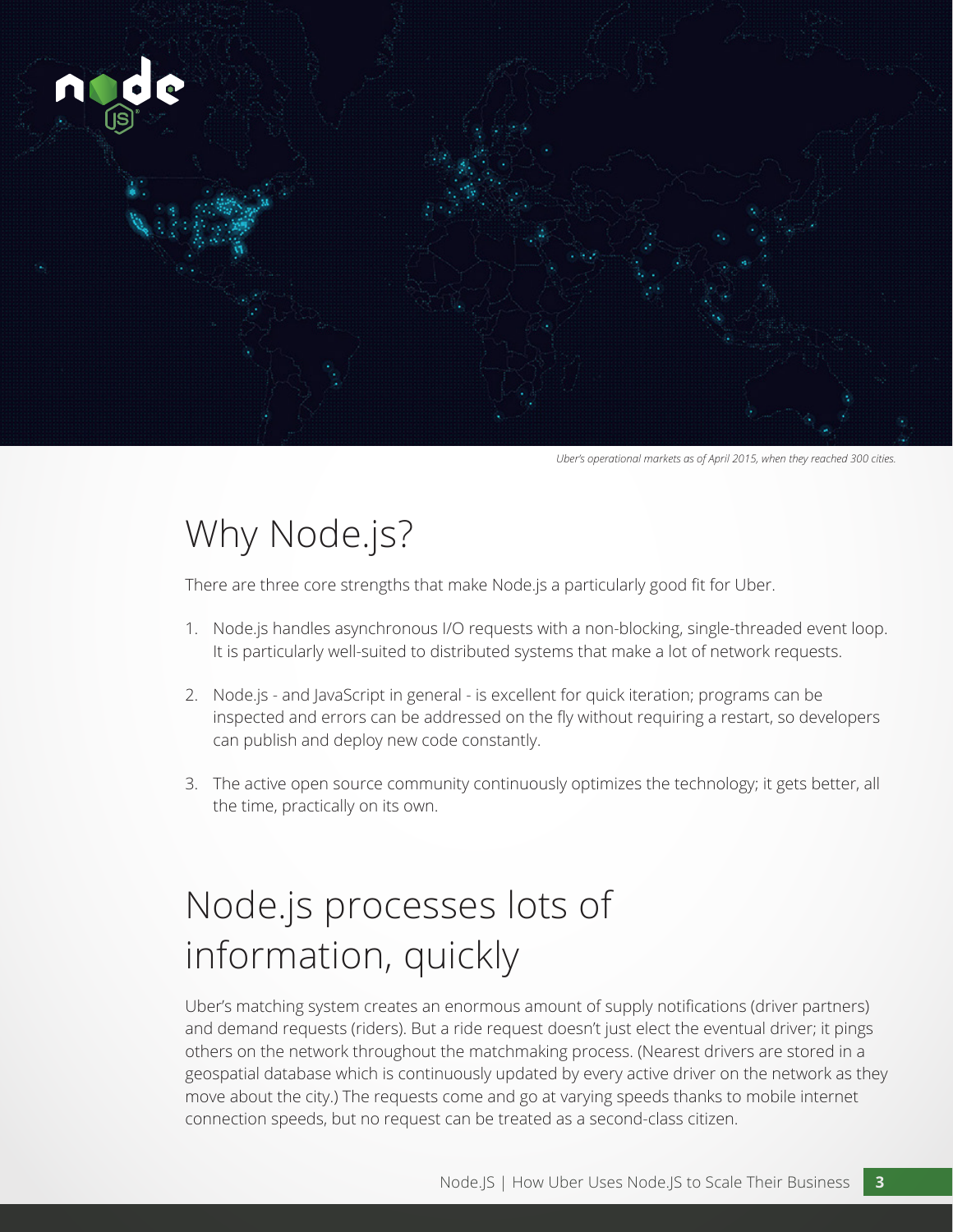

Remember, Uber's goal is to be just like running water: when you turn on the faucet, you get the water right away. People want to get where they're going. Matching riders with driver partners is *the* mission-critical system for Uber. If this breaks, Uber doesn't have a business.

Fortunately these are exactly the type of problems Node.js is built to address.

"Node.js is particularly well-suited to writing systems that have all their state in memory," said Kris Kowal, a Software Engineer at Uber. "They do not have to externalize the concerns of a distributed system. As a consequence, the systems can be more available, and they can respond more quickly to requests by eliminating the reading/writing and the serialization of state into a database."

### "Node.js is particularly well-suited to writing systems that have all their state in memory"

Where things get tricky is handling millions of these requests daily. This creates some significant engineering problems concerning distributed computing at a massive scale.

## Promoting a creative, productive engineering culture

That's where the second strength Uber found in Node.js (quick iteration) comes into play: through an interactive testing environment called REPL - Read Eval Print Loop - JavaScript allows developers to deploy new code - and fix the errors that new code may create - without having to stop any processes.

"One of the things that makes Node.js uniquely suited to running in production is that you can inspect and change a program without restarting it," said Ranney. "So very few other languages offer that capability. Not a lot of people seem to know that ability exists, but indeed you can inspect and even change your program while it's running without restarting it."

 "One of the things that makes Node.js uniquely suited to running in production is that you can inspect and change a program without restarting it"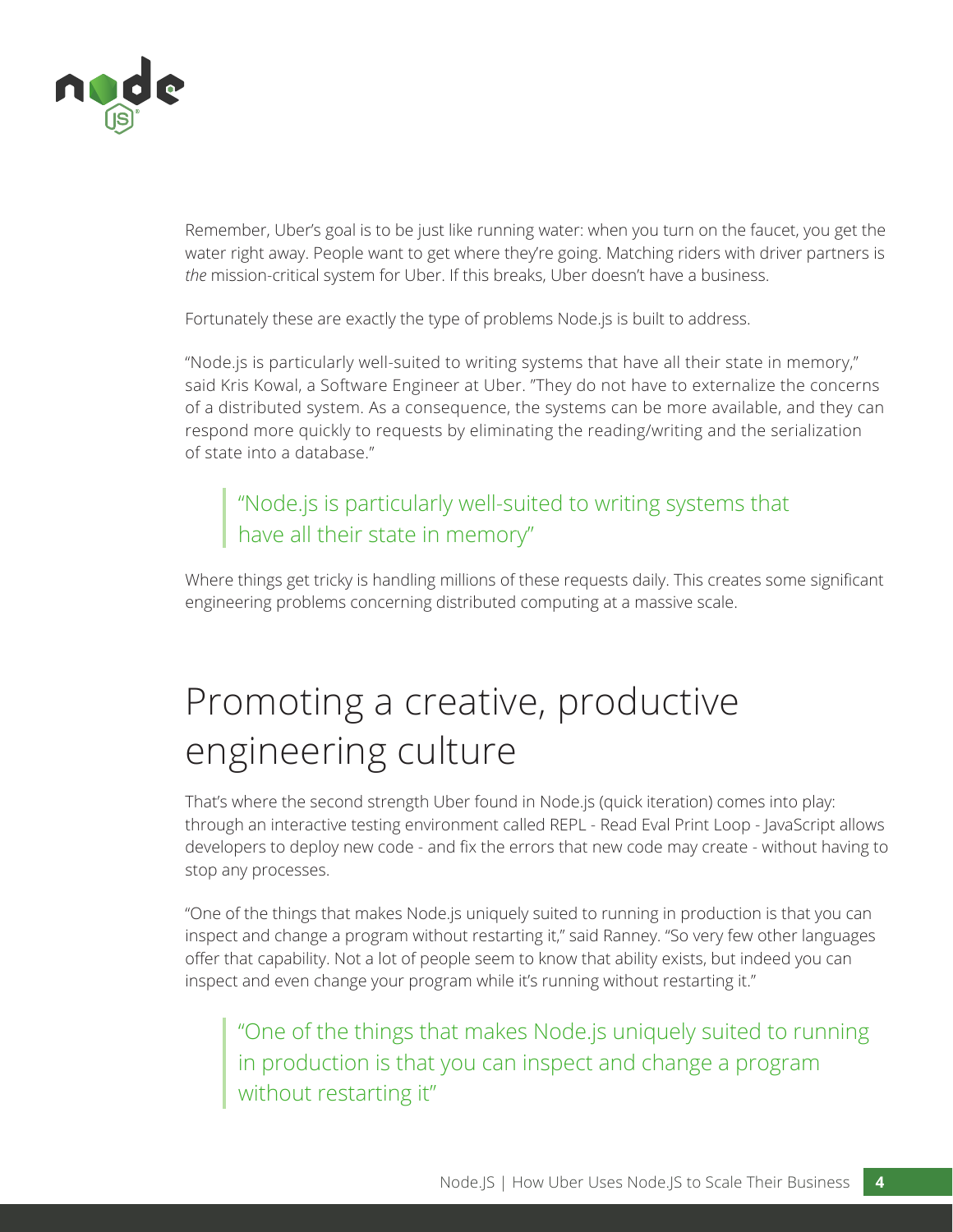

That allows on-the-fly problem solving in production, and that creates a special culture of both creativity and productivity inside Uber's fast-growing engineering team.

"Everyone is so motivated to solve problems and there's so much excitement and energy and enthusiasm about building software," said Ranney. "The team is great and super productive."

"There's a culture of 'publish often' which is fantastic here," said Kowal. "Get your work done. Deploy it. Start creating business value before it's even fully done."

Uber's engineering team has built three pieces of software to keep their matching system running all the time at the massive scale required: Ringpop, TChannel, and Hyberbahn.



#### **[Ringpop](https://github.com/uber/ringpop-node)**

Ringpop is scalable, faulttolerant application layer sharding that allows Uber's supply/demand entities to exist entirely in process while rider requests and driver availability are matched. The requests run on whichever CPU is available in the moment and that CPU either handles the request, or forwards it on to be handled by one better suited to do so.



#### **[TChannel](https://github.com/uber/tchannel-node)**

 TChannel is a networking multiplexing and framing protocol for RPC. It uses a request/response model with out-of-order responses, where slow requests at the head of the line will not block subsequent faster requests, and it creates a highperformance forwarding path for those requests.



#### **[Hyperbahn](https://github.com/uber/hyperbahn)**

Hyberbahn is a service-toservice discovery and routing system. It allows Uber to adapt in real time to ensure user requests get where the need to go to be resolved, no matter what's happening in the system. It's elastic, massively distributed, and fault tolerant.

Uber Engineering is steadily deploying each of these programs across their entire network; they're doing it with zero down-time so the riders looking for drivers never are left waiting. Uber has [open-sourced each of these projects](http://uber.github.io/); all the minutiae are available on Github for all to see.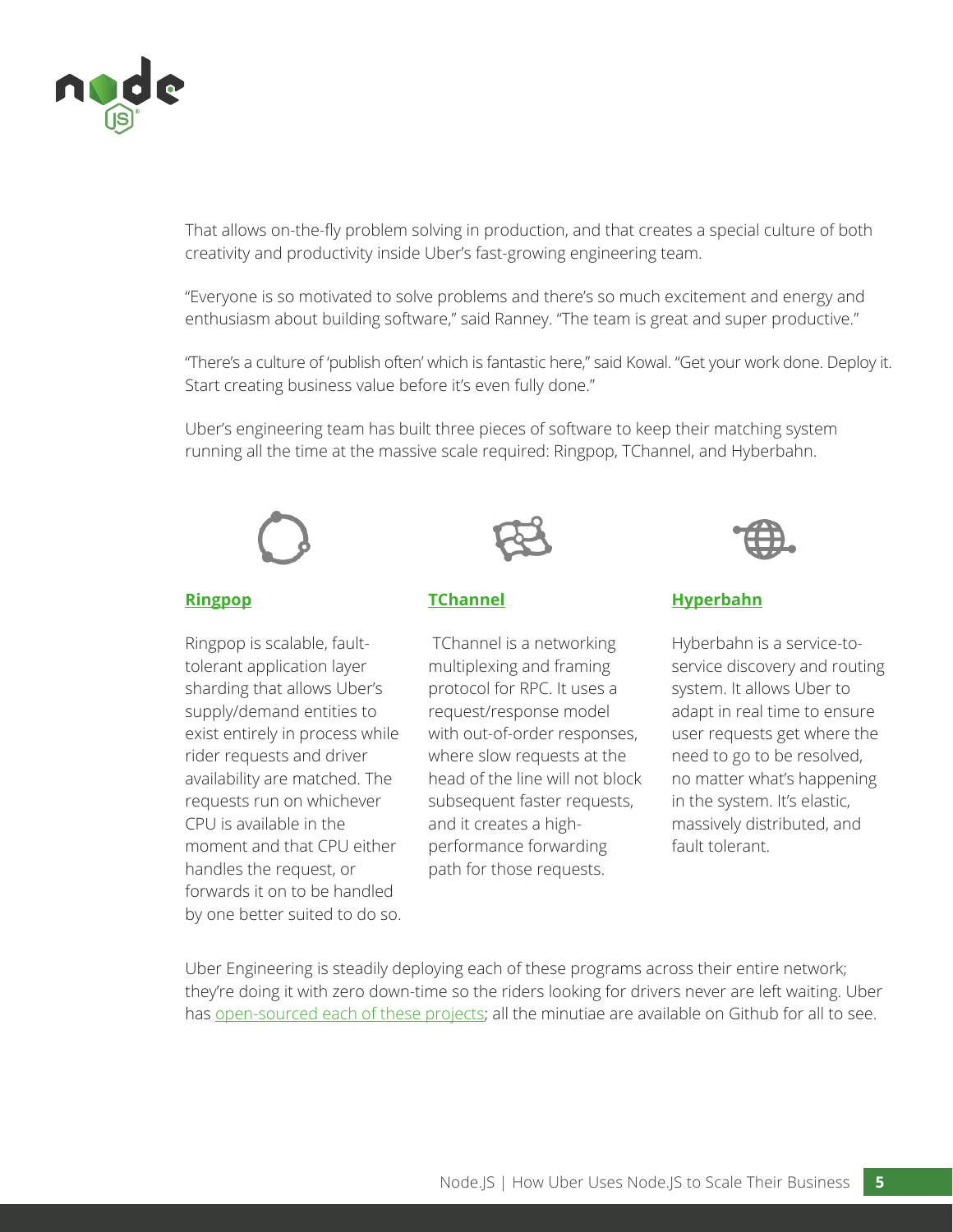

### You're never going it alone

That is the third major strength of Node.js: the open source community encounters problems, records them and tackles solutions with gusto. Node.js is not without its issues; the major and most prevalent problems are memory leaks that rapidly degrade performance.

"There is going to come a time, maybe not when you're first getting started, but there's going to come a time where your Node.js program is too slow, or you're trying to track down a memory leak," Ranney said. "That's just the tax you're going to have to pay at some point; if you're really going to put this thing into production, you have to learn how to understand and diagnose memory leaks."

The memory leak issue necessitates two things: a monitoring system so you can recognize a leak is happening quickly, and a way to find the Node.js process that's using all the memory. The fix, Ranney and Kowal say, is either a heap dump or a core dump, or some variation of the two.

But it's a known issue, so people have started to create tools to diagnose and solve these problems. Joyent, Node.js' original open-source shepherd, has [tools f](https://www.joyent.com/developers/node/debug)or this exact problem. NodeSource is another; they've created what they call an enterprise-grade Node.js version called N|Solid that comes with comprehensive tooling and services.

And the open source community—now shepherded by the Node.js Foundation—is always hard at work creating similar solutions. Node.js is built on top of Google V8, an open source project that compiles JavaScript to machine code. Google uses it to—among many other things—make Chrome and Gmail work, so they put a lot of resources toward making it better.

"The community is now producing tons and tons of software," Ranney said. "Honestly the hardest part, I think, is not having to build your own stuff, it's that you just have to find your way through the maze of different solutions someone else has made.

"By building on Node.js's actively-developed, open-source system, we get the benefit of lots of people making the software better without us doing anything. We can sort of sit back and it just gets better on its own, which is pretty great.

 "By building on Node.js's actively-developed, open-source system, we get the benefit of lots of people making the software better"